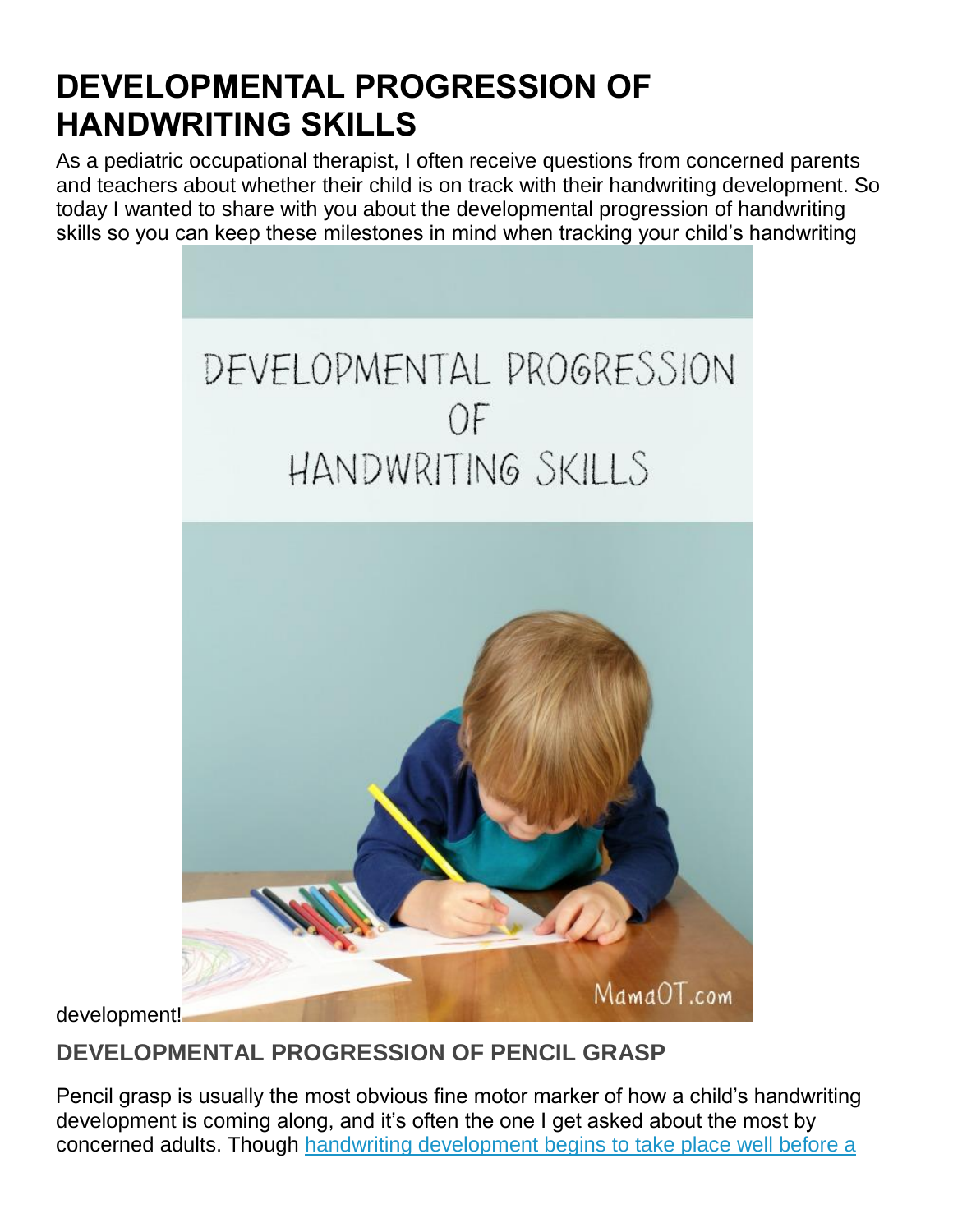[child ever picks up a pencil,](http://mamaot.com/handwriting-mastery-begins-before-the-introduction-of-the-pencil/) these are the milestones to keep in mind when looking at how your child is holding their crayon, marker, or pencil.

### **1 to 1.5 years – Palmar Supinate**



The crayon or marker is held in the palm ("palmar") with the thumb on top in a slight forearm-up ("supinated") position. This is considered a "primitive" grasp and typically accompanies the "scribbling" stage. Scribbling movements are typically initiated by the shoulder and elbow, which involve larger muscle groups and a relatively low level of precision.

### **2-3 years – Digital Pronate**



The child transitions to holding the crayon or marker with the whole hand while the pointer finger ("digit") points to the tip and the forearm rotates to point down toward the paper ("pronated"). This is considered a "transitional" grasp and is typically present when little ones are learning to make lines and circles. Coloring and early drawing movements still come from the larger muscle groups and typically involve large strokes, however, there may be a higher level of control over the

tool compared to the Palmar Supinate grasp.

### **3.5 to 4 years – Static Tripod**



as a cross and square.

The child can now hold the crayon or marker with the thumb and index finger while resting it on the knuckle of the middle finger. This means there are a total of three fingers controlling the tool ("tri" = "three"). Movements during coloring and drawing are initiated from the larger joints of the arm such as the shoulder and elbow, while the fingers remain "static" and the hand moves as one unit. This grasp is typically present around the same age that kids are becoming "pre-writers" and learning to make shapes such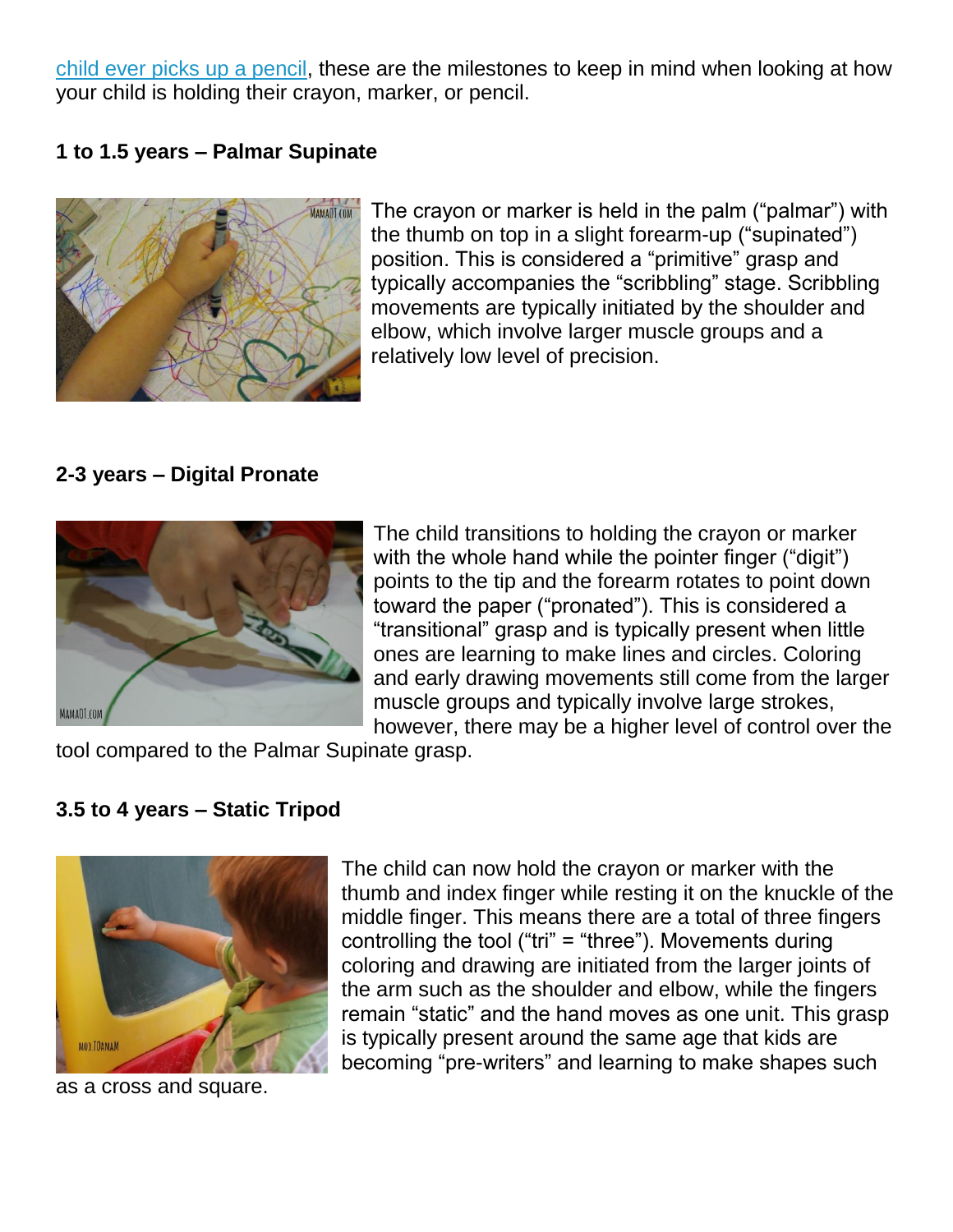When the Static Tripod is first developing, you may see the wrist flexed (bent forward) and "floating" above the writing surface, whether the child is working on paper flat on a table or coloring on a vertical chalkboard (as pictured above). However, as kids become more comfortable and confident in this position, they are then usually able to transition to resting their forearm on the table as they color or draw. Interestingly, research has found that nearly 50% of three-year-olds are already able to use a tripod grasp, and grasp maturity at this age tends to be higher for girls than for boys. Regardless of when it occurs, the shift from Digital Pronate to Static Tripod occurs is a BIG one! It means kids have moved from a "toddler" grasp to a "big kid" grasp, and that is a HUGE deal in the world of fine motor development!

You may see kids use a grasp similar to this one, called the "Static Quadrupod." It is similar to the Static Tripod, but there is just one extra finger pinching the marker. So three fingers pinch and one supports the tool, for a total of four ("quad" = "four"). This Static Quadrupod grasp is just as functional and age-appropriate as its Static Tripod counterpart, and is pictured below for your reference.



### **4.5 to 5 years – Dynamic Tripod**



The child continues with the same grasp pattern of pinching with thumb and index finger while resting the crayon, marker, or pencil on the knuckle of the middle finger. However, the pinky and ring fingers can now tuck themselves securely into the palm to stabilize the arch of the hand and the middle finger, the wrist is consistently positioned in slight extension (bent back), and the forearm and pinky-side of the hand (the "ulnar" side) are

comfortably stabilized on the table. This means movements are now able to be initiated from the first three fingers and wrist while making vertical and horizontal strokes, rather than from the elbow and shoulder.

This "dynamic" grasp allows for more precision and detail during tasks such as coloring within the lines or within smaller spaces, drawing with more detail, and tracing or writing letters with more precision. It is around this age that children demonstrate an emerging ability to form diagonal strokes when coloring and/or drawing shapes. Once kids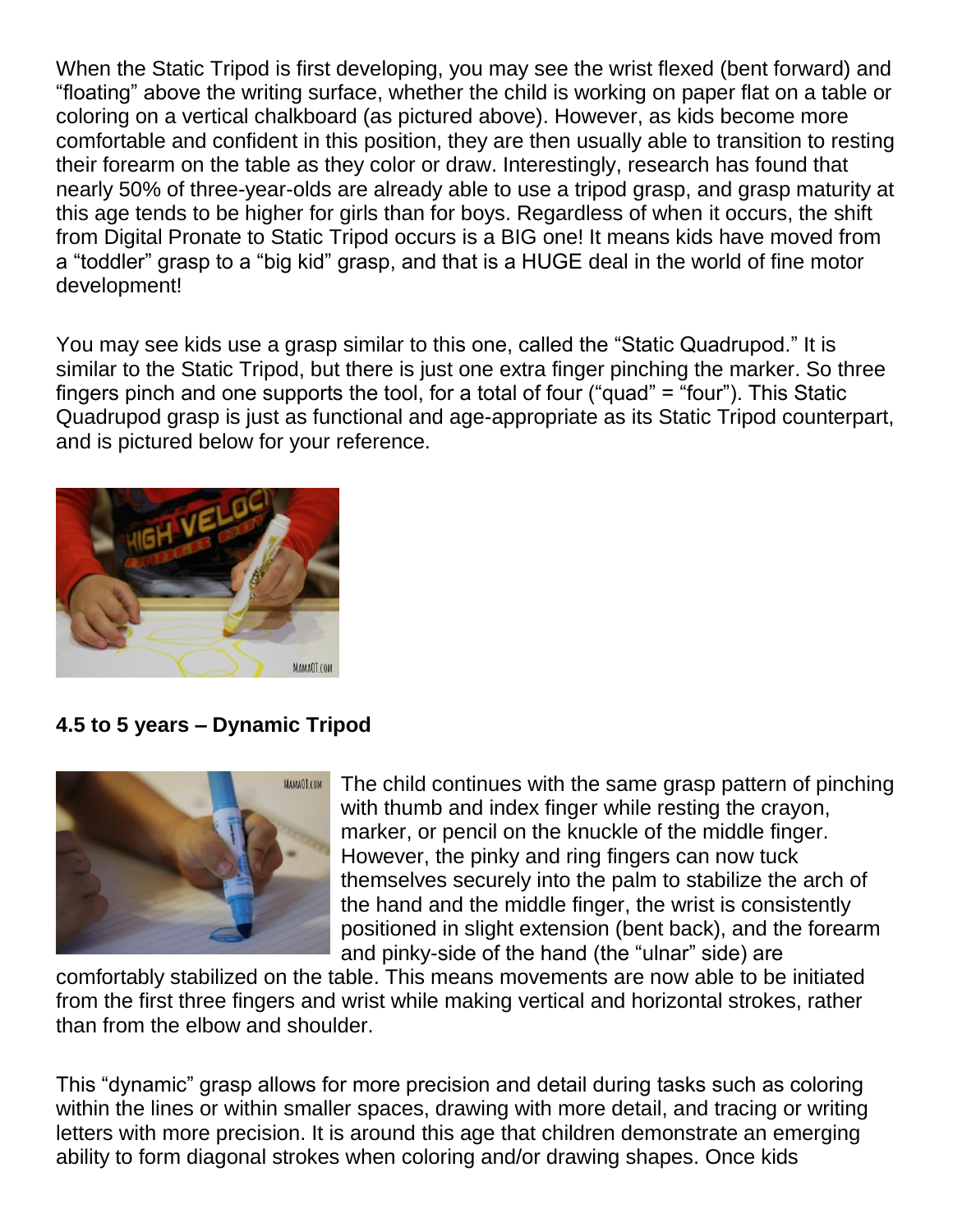can consistently utilize a Dynamic Tripod grasp, it means they are one step closer to being ready for formal writing instruction!

A similar grasp you may see kids this age use is one we refer to as the "Dynamic Quadrupod" grasp. Like I mentioned earlier, one extra finger is used for pinching and controlling the pencil (for a total of three pinching fingers and one stabilizing finger), and it is just as effective and age-appropriate as the Dynamic Tripod. I have included a picture of the Dynamic Quadrupod below for your reference.



Now, before you tell me that your child's grasp doesn't seem to match any of these pictures, let me say it is common for pre-writers to experiment with a variety of grasps as their hands and pre-writing abilities develop. And it is also common for young kids (e.g., ages 1-3) to demonstrate different grasps on different types of tools, based on whether they are fat, skinny, long, short, or even how they are positioned in front of them.

Below are examples of a few other grasps you may see during the toddler and preschool years (these are not *all* the possibilities, but should give you the idea that variety isn't uncommon in the early years):



Research has found that the Dynamic Tripod and Dynamic Quadrupod grasps aren't the *only* functional grasps out there. The Lateral Tripod and Lateral Quadrupod are also just as effective. [Click here](http://azopt.net/wp-content/uploads/2014/03/pencil-blog-1.jpg) to see a side-by-side comparison of all four grasp patterns.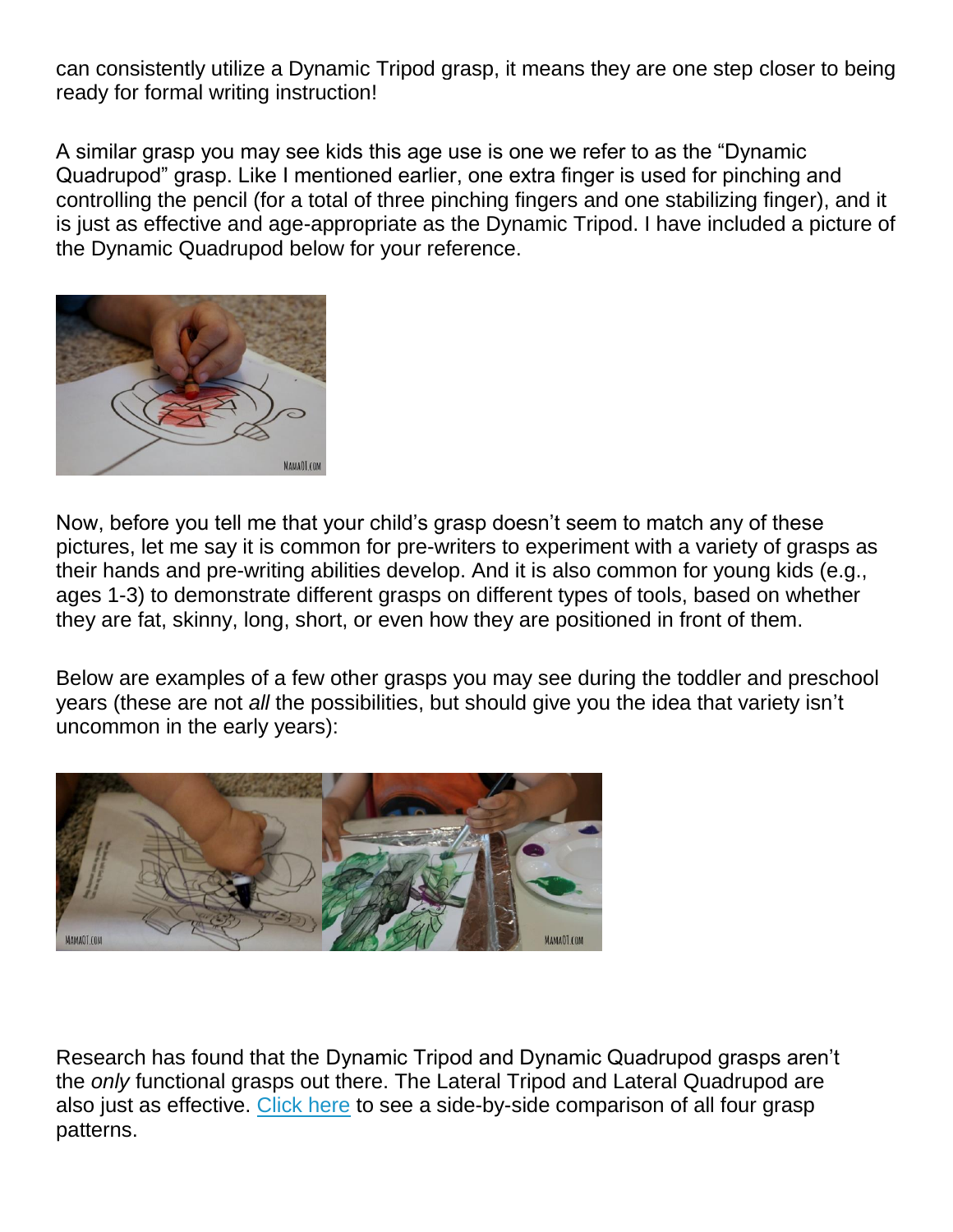## **DEVELOPMENTAL PROGRESSION OF PRE-WRITING STROKES**

Did you know children tend to follow a fairly predictable pattern of when they develop the ability to draw various shapes at different ages, known as "pre-writing strokes"? While prewriting strokes are often thought of as the lines and circles needed for later learning how to *write* letters and numbers (that's why they're called "pre-writing" strokes, right?), they also prepare kids for being able to draw, which is another great indicator of pre-writing development!

Though pre-writing development is typically an area of early childhood development that is less familiar to parents and teachers as compared to pencil grasp development, I would argue that it is just as (if not *more*) important for helping prepare children to learn how to write. Kids' writing and reading skills often develop alongside one another, and kids who are able to produce pre-writing strokes will often have an easier time learning how to write letters and numbers. Pre-writing development is important!

I want to make a quick note about some important terminology.

### **In pre-writing development, there is a difference between "imitating" and**

**"copying."** "Imitation" means the child first watches a demonstration of the shape being formed, and then they immediately try to do what they just saw. "Copying" means the child is simply shown a picture or a model of the shape, and then they try to reproduce it on their own. Developmentally speaking, kids typically learn how to *imitate* drawing shapes before they learn how to *copy* them. Once they've learned how to copy those shapes, they can then begin to form a visual memory of them and draw them without a visual model. As with all developmental milestones, keep in mind that there is a wide range of "average" and children's acquisition of these milestones can be influenced by their level of interest and attention.

### **1-2 years**

- **Scribbling**
- **Imitating vertical lines, horizontal lines, circular scribbles**

### **2-3 years**

- **Imitating cross**
- **Copying vertical line, horizontal line, circle**

### **3-4 years**

• **Drawing circle without a model**